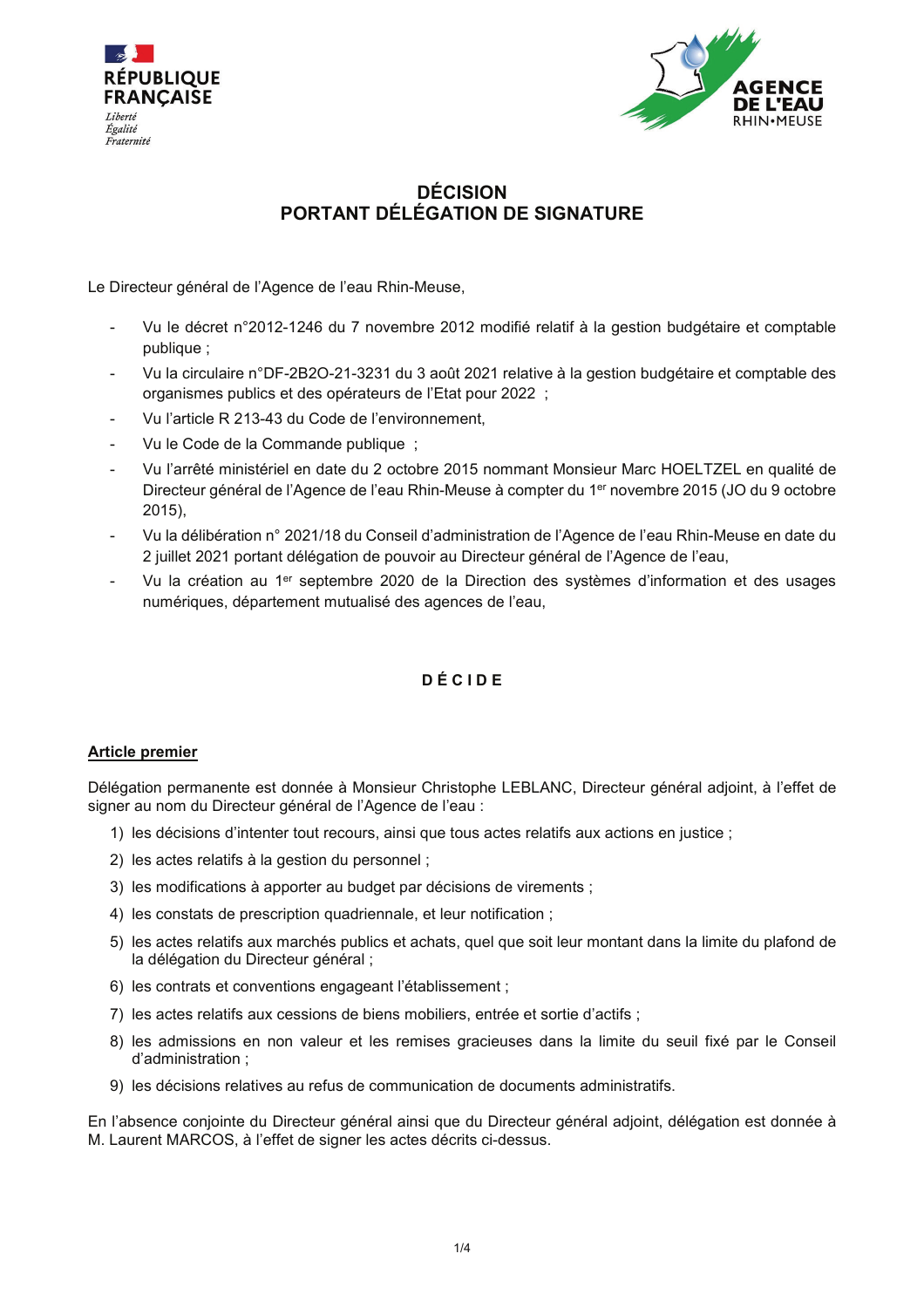## **Article 2**

Délégation permanente est donnée à Monsieur Christophe LEBLANC, Directeur général adjoint, et à Monsieur Laurent MARCOS, Directeur des Aides et de l'Action Territoriale, à l'effet de signer au nom du Directeur général de l'Agence de l'eau :

- 1) les actes relatifs au refus, à l'attribution et la notification de subventions ou d'avances, dans le respect des délibérations du Conseil d'administration, à l'exception des aides au fonctionnement relevant du champ d'activité du service des redevances et des primes ;
- 2) les contrats ou conventions d'aides, les décisions d'engagement de tranches de contrats pluriannuels, les constats de caducité d'aides et de réfaction d'aides, afférent aux actes visés au 1), et leur notification:
- 3) les décisions de refus d'attribution d'une aide

Délégation permanente est donnée à Madame Corinne PELOUIN-HADRANE, Directrice adjointe des Aides et de l'Action Territoriale, à l'effet de signer, en l'absence du Directeur des Aides et de l'Action Territoriale, les actes mentionnés ci-dessus.

#### **Article 3**

Délégation permanente est donnée à Monsieur Christophe LEBLANC. Directeur général adjoint, à l'effet de signer au nom du Directeur général de l'Agence de l'eau les actes relatifs, à la constatation du service fait, à l'attribution et la notification des aides au fonctionnement relevant du champ d'activité du Service des redevances et de la Fiscalité Ecologique, dans le respect des délibérations du Conseil d'administration.

Délégation permanente est donnée à Monsieur François DECKER, Chef du Service des Redevances et de la Fiscalité Ecologique, à l'effet de signer les actes relatifs à l'attribution et la notification des aides au fonctionnement relevant du champ d'activité du service.

#### **Article 4**

Délégation permanente est donnée à Madame Isabelle CASTEJON, Cheffe du service des finances à l'effet de signer les actes suivants :

- 1) à la constatation, à la liquidation des droits et produits et à l'émission des ordres de recettes correspondants:
- 2) à l'engagement, à la constatation du service fait, à la liquidation et à l'ordonnancement des dépenses ;
- 3) à la certification du service fait ;
- 4) aux constats de prescription quadriennale, et leur notification;

Délégation permanente est donnée à Madame Marie-Thérèse MARTELLI à l'effet de signer les actes visés au 3) du présent article.

#### **Article 5**

Délégation permanente est donnée à Monsieur Pascal SIMONIN, Directeur des Ressources Humaines, à l'effet de signer au nom du Directeur général de l'Agence de l'eau l'ensemble des actes et décisions concernant la gestion des ressources humaines, à l'exclusion des contrats d'engagement dont la durée est supérieure à 12 mois et des actes relatifs aux sanctions disciplinaires et aux licenciements.

#### Article 6

Délégation permanente est donnée à Monsieur Christophe LEBLANC, Directeur général adjoint, à l'effet de signer, au nom du Directeur général de l'Agence de l'eau, toutes décisions relatives aux redevances, et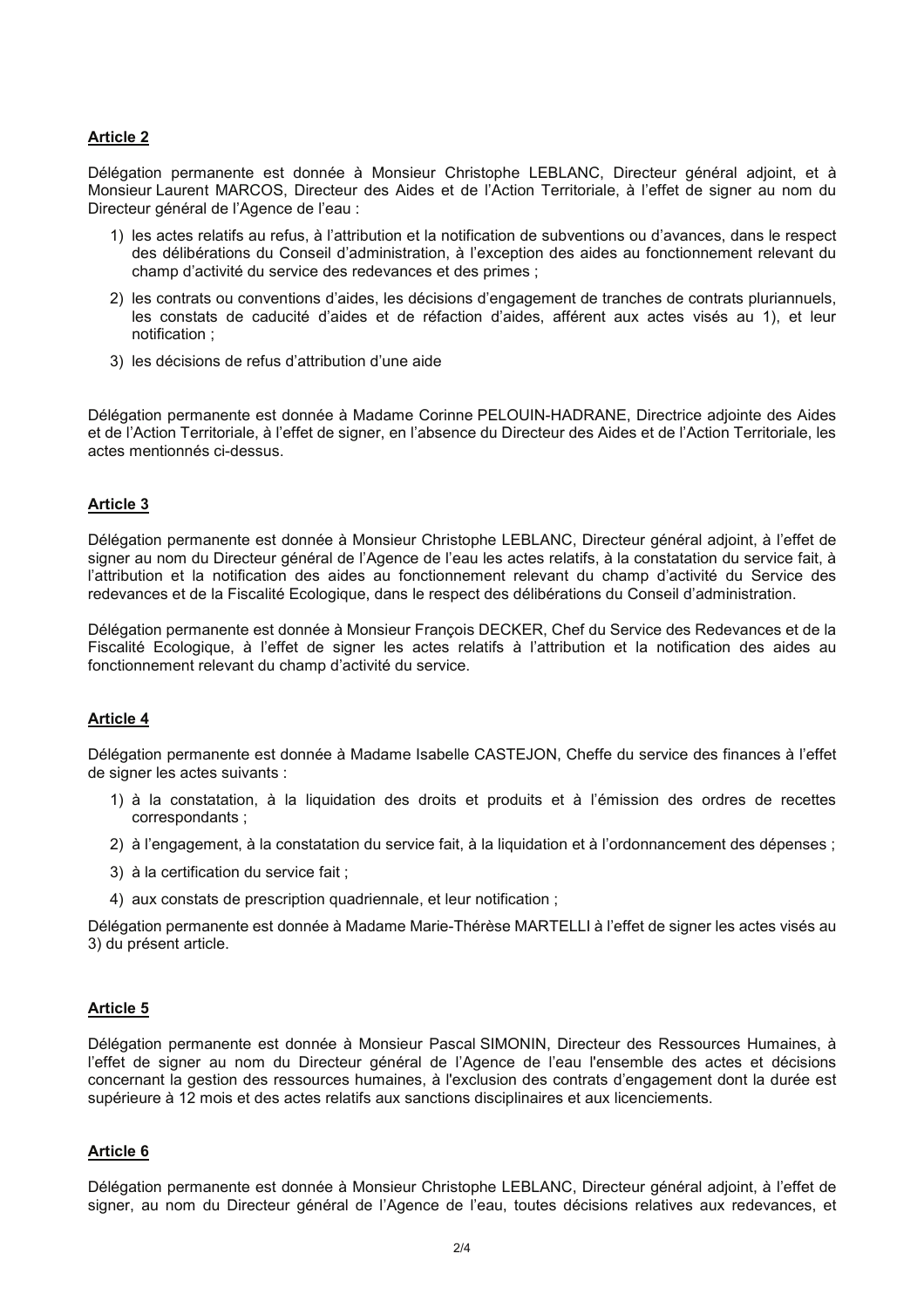notamment les réductions, annulations, exonérations ou redressements d'assiette, rejets de demande relative à la liquidation ou l'exonération, et majorations de retard.

Délégation permanente est donnée à Monsieur François DECKER, Chef du Service des Redevances et de la Fiscalité Ecologique, à l'effet de signer, au nom du Directeur général de l'Agence de l'eau, l'ensemble des courriers et actes utiles à l'instruction et la liquidation des redevances, à l'exception des courriers et actes emportant rectification, remise gracieuse ou réduction / annulation de redevances.

## **Article 7**

Délégation permanente est donnée aux agents désignés au présent article à l'effet de signer, au nom du Directeur général de l'Agence de l'eau,

- a. en sa qualité de pouvoir adjudicateur ; les actes relatifs aux achats relevant de leurs attributions respectives pour les montants inférieurs à 25 000 euros HT,
- b. cette signature emporte engagement juridique de la dépense ;
- c. à constater les services faits :
- d. les ordres de missions ;
- e. les courriers et les actes de gestion relatifs au fonctionnement courant des unités.
	- Madame Isabelle CASTEJON. Cheffe du Service des Finances.
	- Madame Florence CHAFFAROD. Directrice déléguée à la Communication.
	- Monsieur François DECKER, Chef du Service des Redevances et de la Fiscalité Ecologique,
	- Monsieur Daniel DIETRICH, Responsable du site Rhin-Meuse de la Direction des Systèmes d'Information et des Usages Numériques,
	- Monsieur Pascal VEINANTE, Responsable par interim du site Rhin-Meuse de la Direction des Systèmes d'Information et des Usages Numériques,
	- Monsieur Christophe LEBLANC, Directeur général adjoint,
	- Monsieur Laurent LERT. Directeur des Achats et du Patrimoine.
	- Monsieur Laurent MARCOS, Directeur des aides et de l'action territoriale.
	- Madame Patricia MAUVIEUX, Directrice de la Connaissance, de la Planification, du Programme et des Politiques d'Intervention,
	- Madame Corinne PELOUIN-HADRANE, Cheffe des Pôles « Coordination territoriale » et « Appui et missions transverses »,
	- Monsieur Pascal SIMONIN. Directeur des Ressources Humaines.

## **Article 8**

En cas d'absence ou d'empêchement des Directeurs auxquels ils sont rattachés, et sous réserve d'en rendre compte à ces derniers, délégation permanente est donnée aux agents ci-après désignés à l'effet de signer, au nom du Directeur général de l'Agence de l'eau en leur gualité d'ajoint(e)s ou de chef(fe)s de service, les actes mentionnés à l'article 7 :

- Madame Séverine DAGOGNET, Adjointe au Directeur des Achats et du Patrimoine,
- Monsieur Philippe GOETGHEBEUR, Chef du Service Espaces Naturels et Agricoles,
- Monsieur Sébastien PROPIN, Chef du service « Programme et Politiques d'Interventions »,
- Madame Katia SCHMITZBERGER, Cheffe du Service Connaissance,
- Monsieur Jean-Marc VAUTHIER, Chef du Service « Eau dans la Ville et Industries »
- Monsieur Pascal VEINANTE, Responsable par interim du site Rhin-Meuse de la Direction des Systèmes d'Information et des Usages Numériques

## **Article 9**

La présente décision, qui prend effet à compter du 21 mars 2022, annule et remplace à cette date les décisions antérieures du Directeur général de l'Agence de l'eau portant délégation de signature.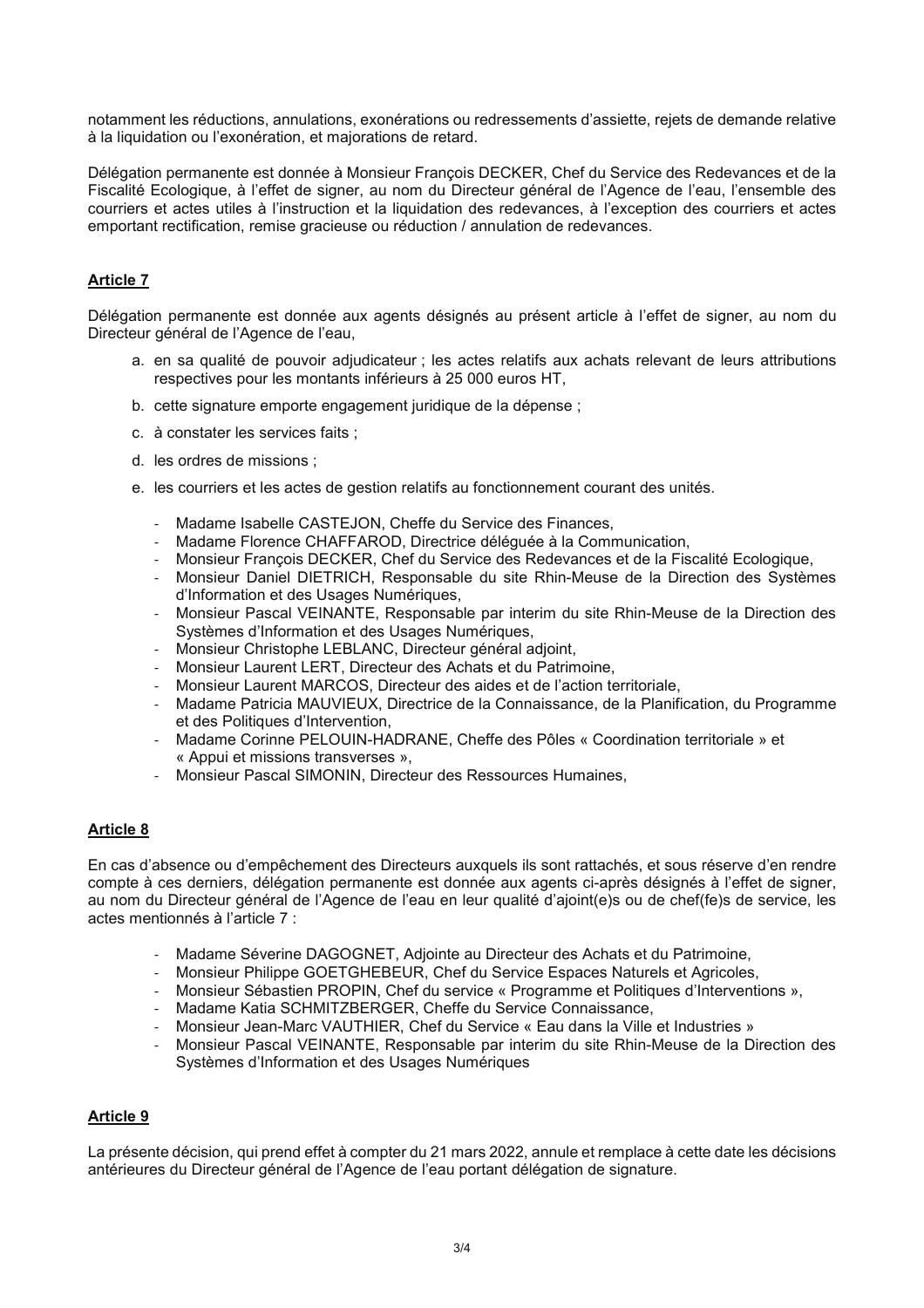### **Article 10**

Le Directeur général adjoint, les Directeurs, Directeurs délégués et Chefs de services délégataires sont chargés, chacun en ce qui le concerne, de l'exécution de la présente décision qui sera notifiée au Contrôleur budgétaire et à l'Agent Comptable de l'établissement, affichée pendant quinze jours dans les locaux de l'Agence de l'eau et publiée sur le site Internet de l'Agence de l'eau, et qui sera mentionnée au recueil des actes administratifs de la préfecture de région Grand Est.

Fait à Rozérieulles, le 14 mars 2022

Le Directeur général,

Marc HOELTZEL